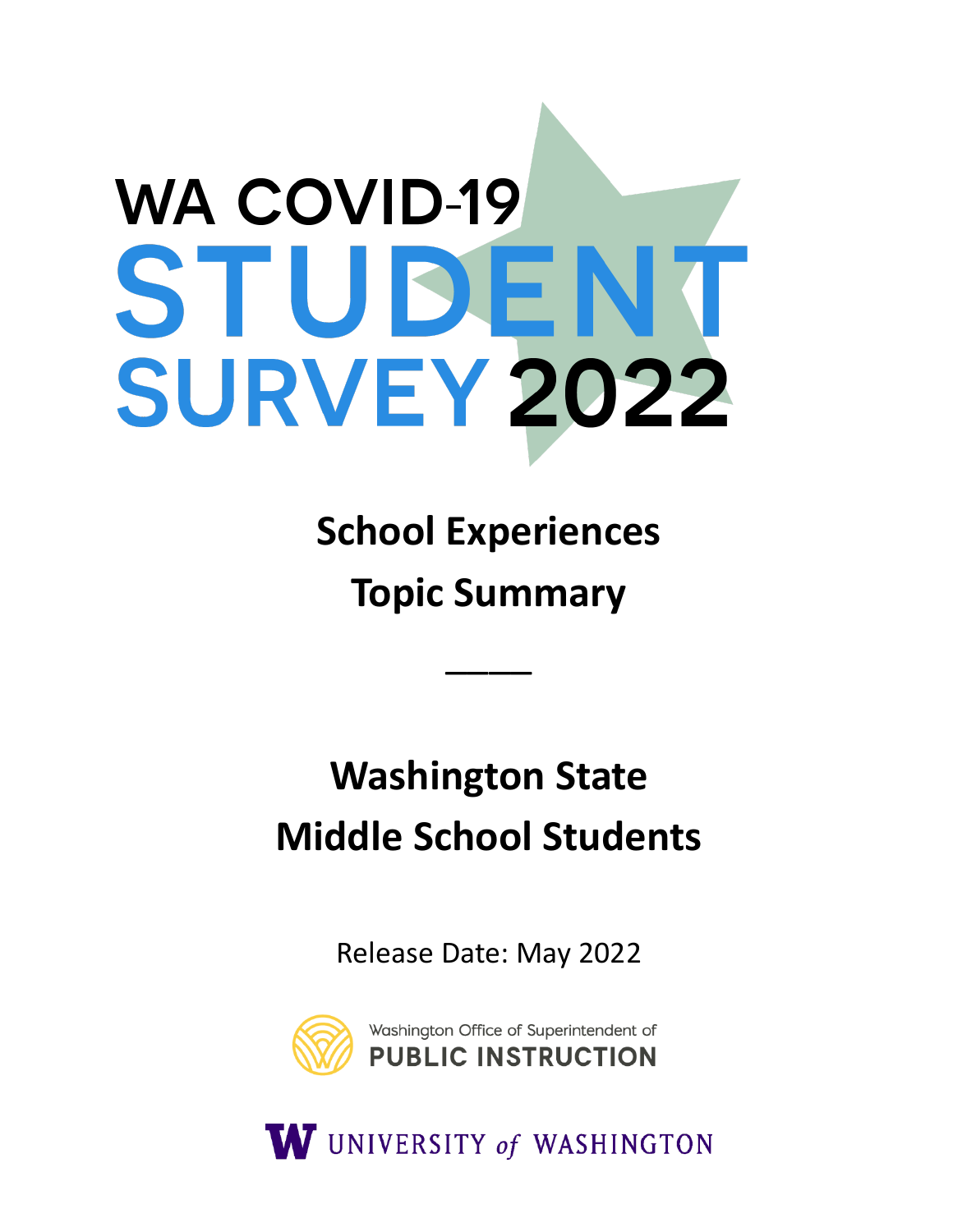

# **Brief Overview of the COVID-19 Student Survey**:

In February 2022, nearly 8,000 middle school students grades 6-8 completed an online survey to assess behaviors and attitudes across a number of health domains relevant to the COVID-19 pandemic. For more information about the survey or to view other reports, please visit:

# <https://www.k12.wa.us/student-success/health-safety/covid-19-student-survey>

The purpose of this document is to describe school experiences within subpopulations of the middle school sample to assess whether certain students have been affected differently than others. This report examines school climate (including engagement and safety) as well as absenteeism and learning by self identified ethnicity, race, gender identity, sexual orientation, disability status, migratory working family status, and financial distress.

# **Background on School Experiences**

- School climate, including connectedness and safety, is associated with adolescent mental health (Aldridge & McChesney, 2018).
- The COVID-19 pandemic created a significant disruption of learning and development, particularly among more disadvantaged students (Garcia & Weiss, 2020).
- School closures during COVID-19 may have increased the likelihood of learning loss among the most vulnerable students due to the rapidity with which they were implemented and underlying inequities (Cicero et al., 2020).
- Identification of students struggling to re-engage with schools may serve to guide safely reopening schools and aid in offsetting the risk for widening disparities in student performance (Masonbrink & Hurley, 2020).

# **What Does the Middle School Sample Look Like?**

Survey participation was voluntary at both the school and student level. Therefore, **this is a convenience sample and is not intended to be generalized to the state population**. It is important to be thoughtful in how you interpret and use these results. When framing the findings, you might consider using language such as "Among participating students…" or "Of students who took the 2022 COVID-19 Student Survey…".

The proportion of participating students within each demographic category are described in the table below.

*Note: Students who reported "I do not know what this question is asking" or "I prefer not to answer" were not included in the analyses described in this document.* 

| Sample Size and Proportion of Middle School Participants by Demographic Group |         |                                |              |         |         |                 |  |                           |                           |                             |           |                           |                           |
|-------------------------------------------------------------------------------|---------|--------------------------------|--------------|---------|---------|-----------------|--|---------------------------|---------------------------|-----------------------------|-----------|---------------------------|---------------------------|
| Race                                                                          |         |                                |              |         |         |                 |  | <b>Hispanic</b>           |                           | <b>Disability Status</b>    |           | <b>Migratory Status</b>   |                           |
| <b>AIAN</b>                                                                   | Asian   | <b>Black</b>                   | <b>NHOPI</b> | White   | Other   | <b>Multiple</b> |  | <u>Yes</u>                | $\underline{\mathsf{No}}$ | <u>Yes</u>                  | $No$      | <u>Yes</u>                | $\underline{\mathsf{No}}$ |
| 521                                                                           | 408     | 319                            | 138          | 3,643   | 1,533   | 800             |  | 1,969                     | 5,647                     | 475                         | 5,533     | 776                       | 5,993                     |
| (7/1%)                                                                        | (5.4%)  | (4.3%)                         | (1.9%)       | (49.5%) | (20.8%) | $(10.9\%)$      |  | $(25.9\%)$ $(74.1\%)$     |                           | (7.9%                       | (92.1%)   | (11.5%)                   | (88.5%)                   |
|                                                                               |         |                                |              |         |         |                 |  |                           |                           |                             |           |                           |                           |
| <b>Gender Identity</b>                                                        |         |                                |              |         |         |                 |  | <b>Sexual Orientation</b> |                           |                             |           | <b>Financial Distress</b> |                           |
| <b>Male</b>                                                                   | Female  | <b>Transgender Questioning</b> |              | Other   |         |                 |  | Heterosexual Gay/Lesbian  |                           | <b>Bisexual Questioning</b> | Other     | <u>Yes</u>                | $\underline{\mathsf{No}}$ |
| 2,375                                                                         | 2,048   | 103                            | 200          | 189     |         | 3,240           |  | 227                       | 524                       | 263                         | 318       | 487                       | 6,768                     |
| (48.3%)                                                                       | (41.7%) | $(2.1\%)$                      | $(4.1\%)$    | (3.9%)  |         | (70.9%)         |  | $(5.0\%)$                 | (11.5%)                   | (5.8%)                      | $(7.0\%)$ | (6.7%)                    | (93.3%)                   |

**Key**: AIAN = American Indian and Alaska Native, NHOPI = Native Hawaiian and Other Pacific Islander. For Gender Identity and Sexual Orientation, "Other" refers to students who indicated that "Something else fits better".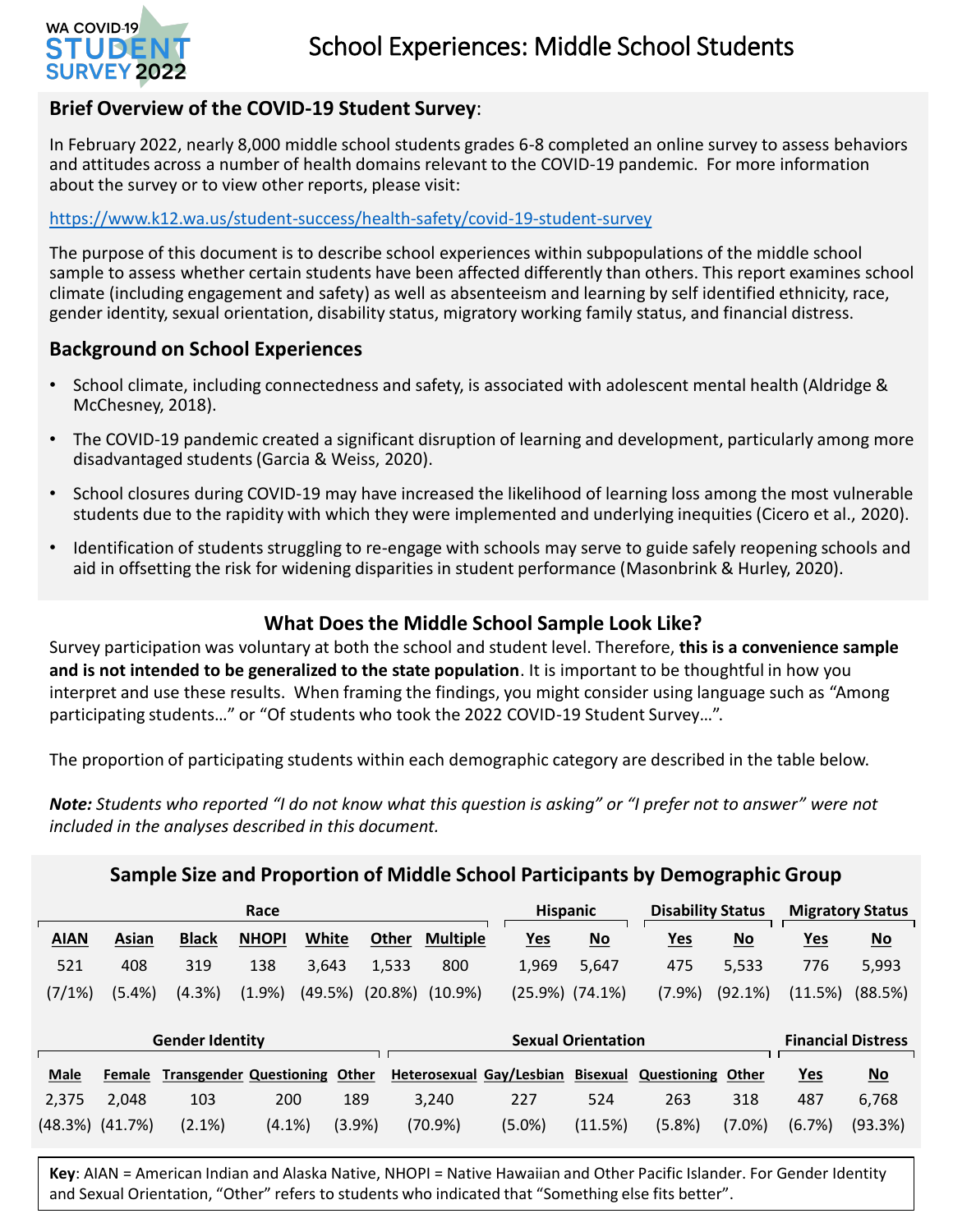

# **Survey Items to Identify Student Subgroups**

# **Ethnicity**:

Students were asked, "Are you Hispanic/Latino/Latina/Latinx?" Students who indicated "Yes" were coded as Hispanic. Students indicating "No" were not. Ethnicity was treated separately from race. That is, a student's response to this question was independent to their response for a question about race.

# **Race**:

Students were asked, "What is your race?" They were shown a list of racial groups and were instructed to select all that applied to them. Students who selected more than one racial category were included in the Multiple Race category.

# **Gender Identity**:

For gender identity, students were asked, "How do you currently identify yourself?" Students were shown a list of responses that included "I do not know what this question is asking" and "I prefer not to answer." Students who did not know what the question was asking or who preferred not to answer were not included in the analyses for these respective subgroup comparisons. *Note that this question was not asked of 6th grade students, so all comparisons by gender identity have excluded 6th grade students.* 

# **Sexual Orientation**:

Sexual orientation was assessed with the question, "Which of the following best describes you?" This question was followed by a list of choices that included "I do not know what this question is asking" and "I prefer not to answer." Students who did not know what the question was asking or who preferred not to answer were not included in the analyses for these respective subgroup comparisons. For the purpose of this summary, students that indicated that they identified as "Gay" or "Lesbian" were combined into one category. *Note that this question was not asked of 6th grade students, so all comparisons by sexual orientation have excluded 6th grade students.* 

 $LGBTQ+$ : In this document, we use  $LGBTQ+$  to describe a diverse and encompassing range of minority sexualities and gender-identities that include (L)esbian, (G)ay, (B)isexual, (T)ransgender, (Q)uestioning and (+) additional gender identities and sexual orientations.

# **Students Identifying as Having a Disability or Long-term Health Condition**:

Disability status was defined by whether a student responded "Yes" to the item, "Are you limited in any activities because of a disability or long-term health problem including physical health, emotional, or learning problems expected to last 6 months or longer?" Students were given the opportunity to select "I am not sure or I prefer not to answer" and these were excluded from analyses of these subgroup comparisons.

# **Students From a Migratory Working Family**:

Migratory working family status was defined by whether a student endorsed the item, "Have you or your family moved in the past 3 years to another school district or city for **temporary or seasonal** work in agriculture, dairy or fishing?"

# **Financial Distress**:

Financial distress was assessed by a student's response to a single item, "How often during the current school year did you or your family have to cut meal size or skip meals because there wasn't enough money for food?" Students that indicated that their family had to cut meal size or skip meals due to insufficient funds at any time during the past year were categorized as financially distressed.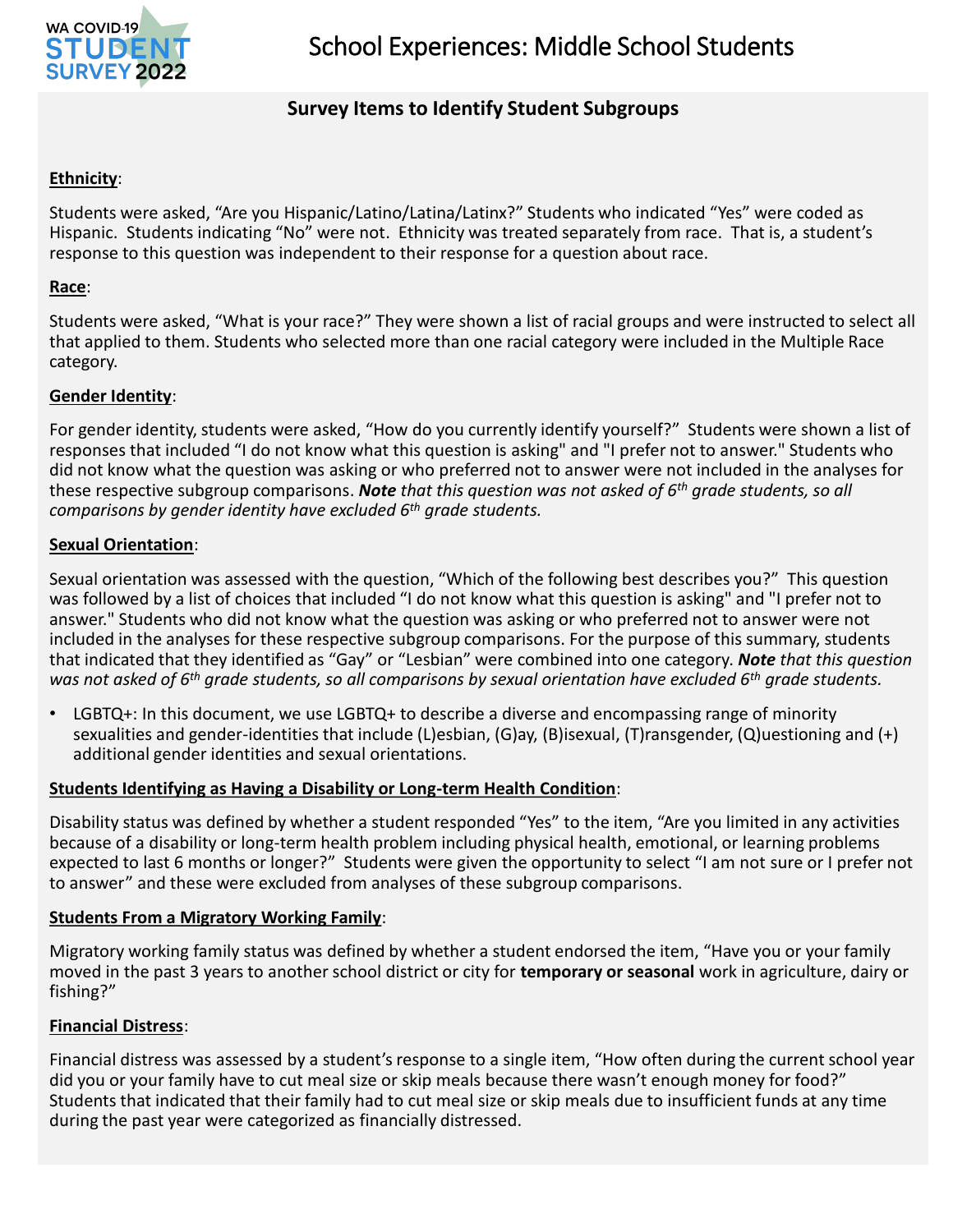

# **Key Takeaways from Middle School Students Who Took the Survey**

# **School Climate**

- Half of all middle school students (50.3%) reported that they participated in extracurricular activities that were offered through their school or community. Students that identified as Hispanic, LGBTQ+, having a disability, being from a migratory working family, and who were identified as being financially distressed all reported lower rates of participation in extracurricular activities.
- Less than half (44.4%) of all middle school students reported a high sense of belonging at their school. Students that identified as LGBTQ+, having a disability, being from a migratory working family, and who were identified as being financially distressed all reported a lower sense of belonging.
- Two thirds of all middle school students (68.3%) reported that they felt safe at school. Students identifying as LGBTQ+, having a disability, and who were identified as being financially distressed reported a lower sense of safety at school.
- Nearly half (48.1%) of all middle school students reported that they enjoyed school. School enjoyment appeared lower among students identifying as transgender, those identifying as having a disability, or who were identified as being financially distressed.

### **Academic Engagement**

- More than 3 out of 4 (78.2%) of all middle school students who completed this survey indicated that they tried their best at school.
- 41.9% of middle school students reported that their classes were interesting.
- Nearly a third (32.2%) of all middle school students reported that they were absent 3+ days during the past month. Students that identified as transgender (51.7%) and those identified as financially distressed (42.6%) were more likely to report 3+ absences over the past month.
- 70.4% of all middle school students reported that they learned more during this year compared to last year.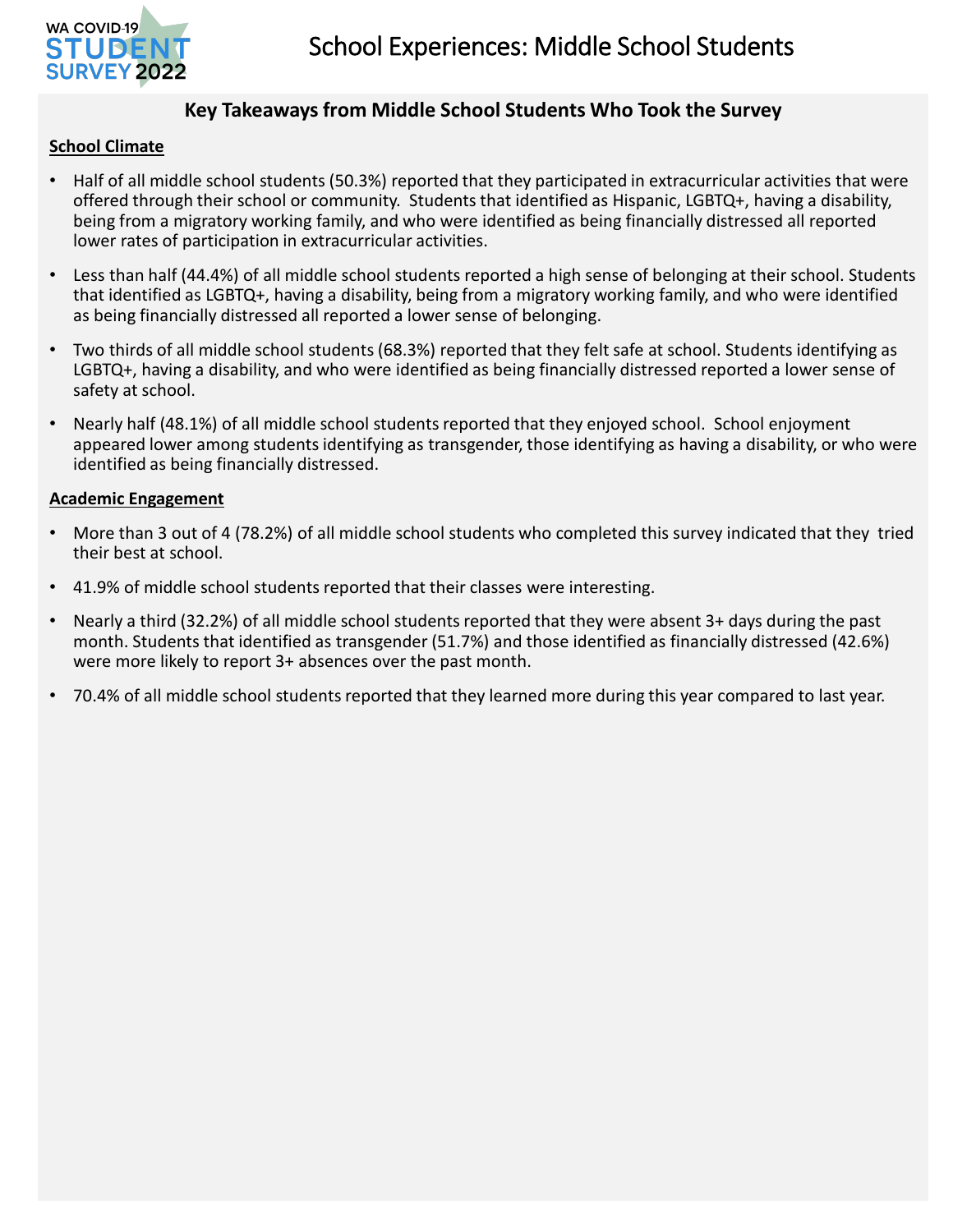

# School Experiences: Middle School Students Participation in Extracurricular Activities

*Item: There are afterschool activities offered by my school or community (like sports, clubs, youth groups, dance, etc.) that… [I participate in]* 



- Higher percentages indicate more students within a group reported participating in extracurricular activities.
- Prevalence estimates are displayed with 95% confidence intervals, shown with black error bars.
- Response options to this item included "I participate in", "I would like to participate in but am unable to", "I do not participate in and do not want to participate in" and "I do not know if there are activities offered by my school or community." Percentages shown above indicate those who selected "I participate in."
- Please visit<https://www.k12.wa.us/student-success/health-safety/covid-19-student-survey>for more information about the survey or to view other reports.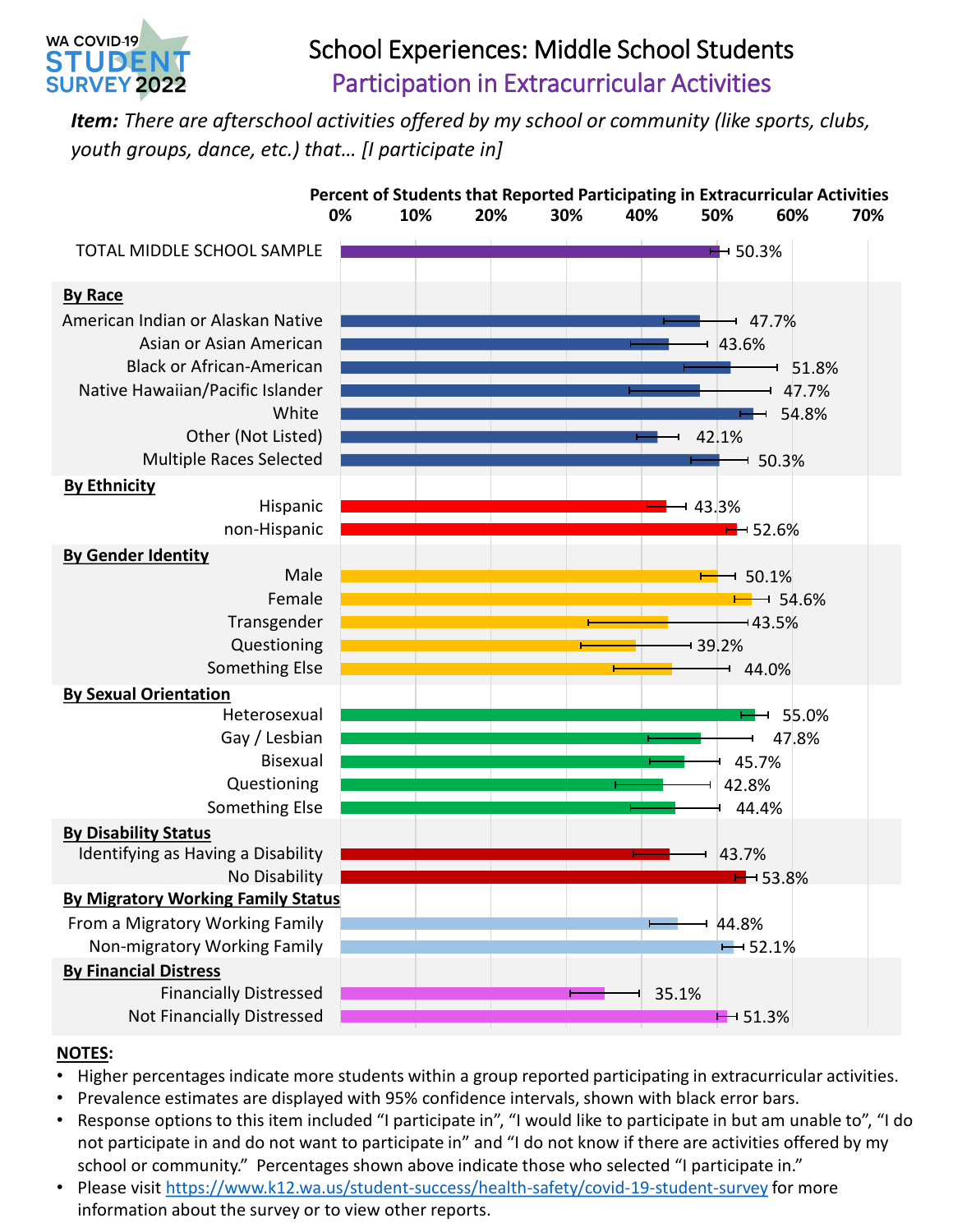

# School Experiences: Middle School Students Sense of Belonging

*Question: In the past school year, how often have you felt a sense of belonging at your school?* 



- Higher percentages indicate more students within a group reported feeling a strong sense of belonging.
- Prevalence estimates are displayed with 95% confidence intervals, shown with black error bars.
- Response options to this item included "Never", "Rarely", "Sometimes", "Often", and "Very Often". Percentages shown above indicate those who selected "Often" or "Very Often".
- Please visit<https://www.k12.wa.us/student-success/health-safety/covid-19-student-survey>for more information about the survey or to view other reports.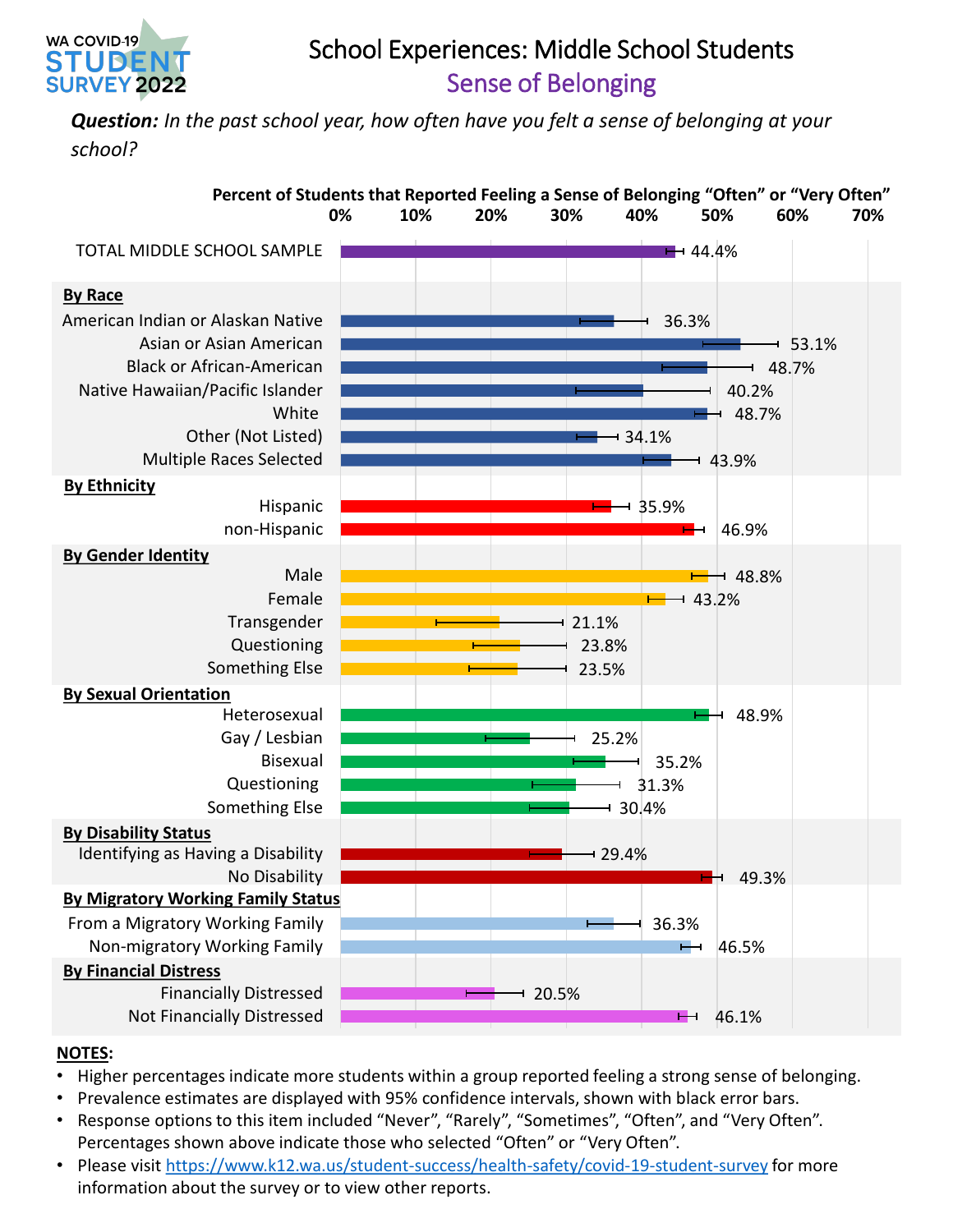

# School Experiences: Middle School Students Feeling Safe at School

*Question: In the past school year, how often have you felt safe at school?* 



- Higher percentages indicate more students within a group reported feeling safe at school.
- Prevalence estimates are displayed with 95% confidence intervals, shown with black error bars.
- Response options to this item included "Never", "Rarely", "Sometimes", "Often", and "Very Often". Percentages shown above indicate those who selected "Often" or "Very Often".
- Please visit<https://www.k12.wa.us/student-success/health-safety/covid-19-student-survey>for more information about the survey or to view other reports.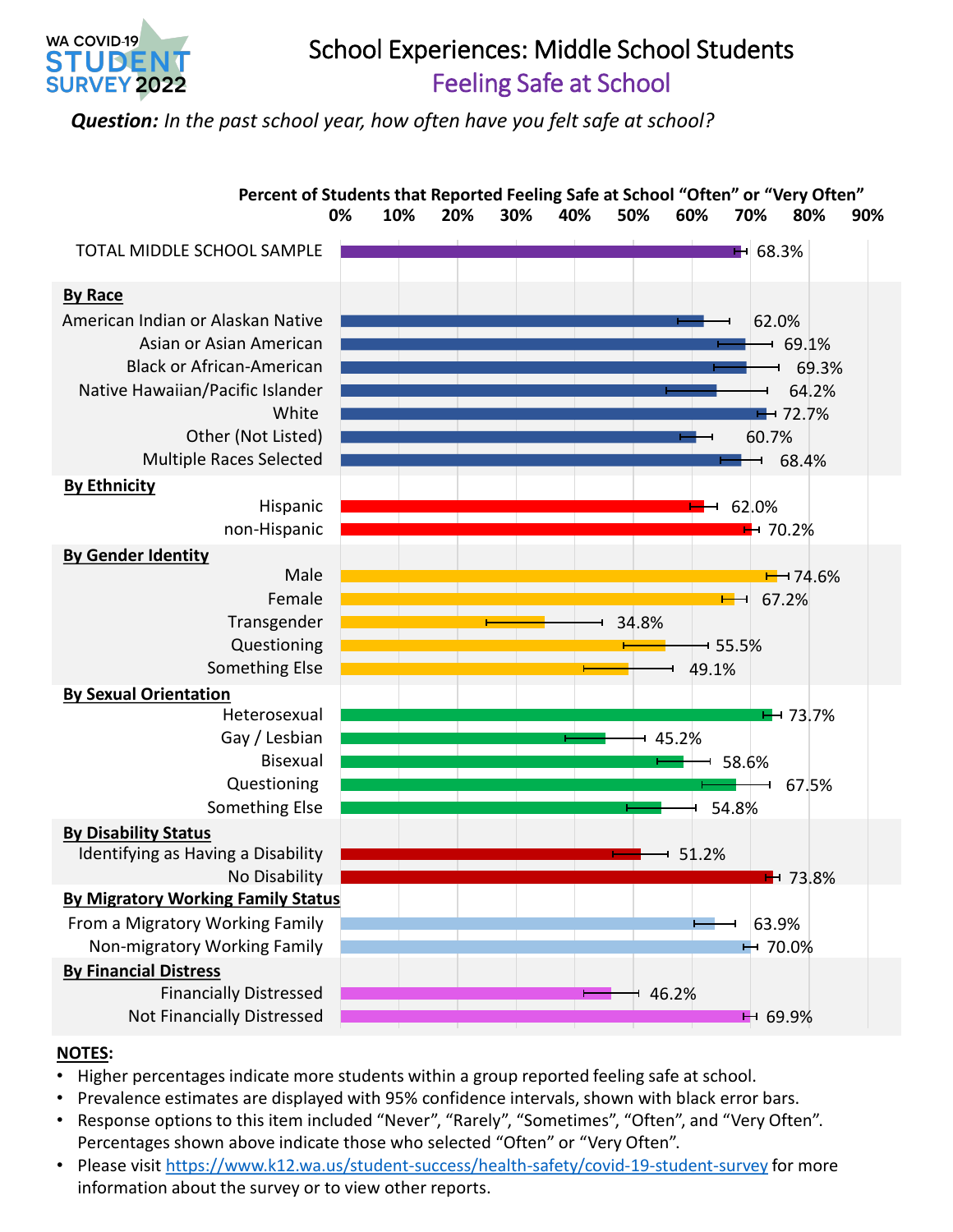

# School Experiences: Middle School Students School Enjoyment

*Question: Over the past school year, how often did you enjoy school?* 



- Higher percentages indicate more students within a group reported enjoying school.
- Prevalence estimates are displayed with 95% confidence intervals, shown with black error bars.
- Response options to this item included "None of the time", "A little of the time", "Some of the time", "A lot of the time", "Most of the time", and "All of the time". Percentages shown above indicate those who selected "A lot of the time", "Most of the time", or "All of the time".
- Please visit<https://www.k12.wa.us/student-success/health-safety/covid-19-student-survey>for more information about the survey or to view other reports.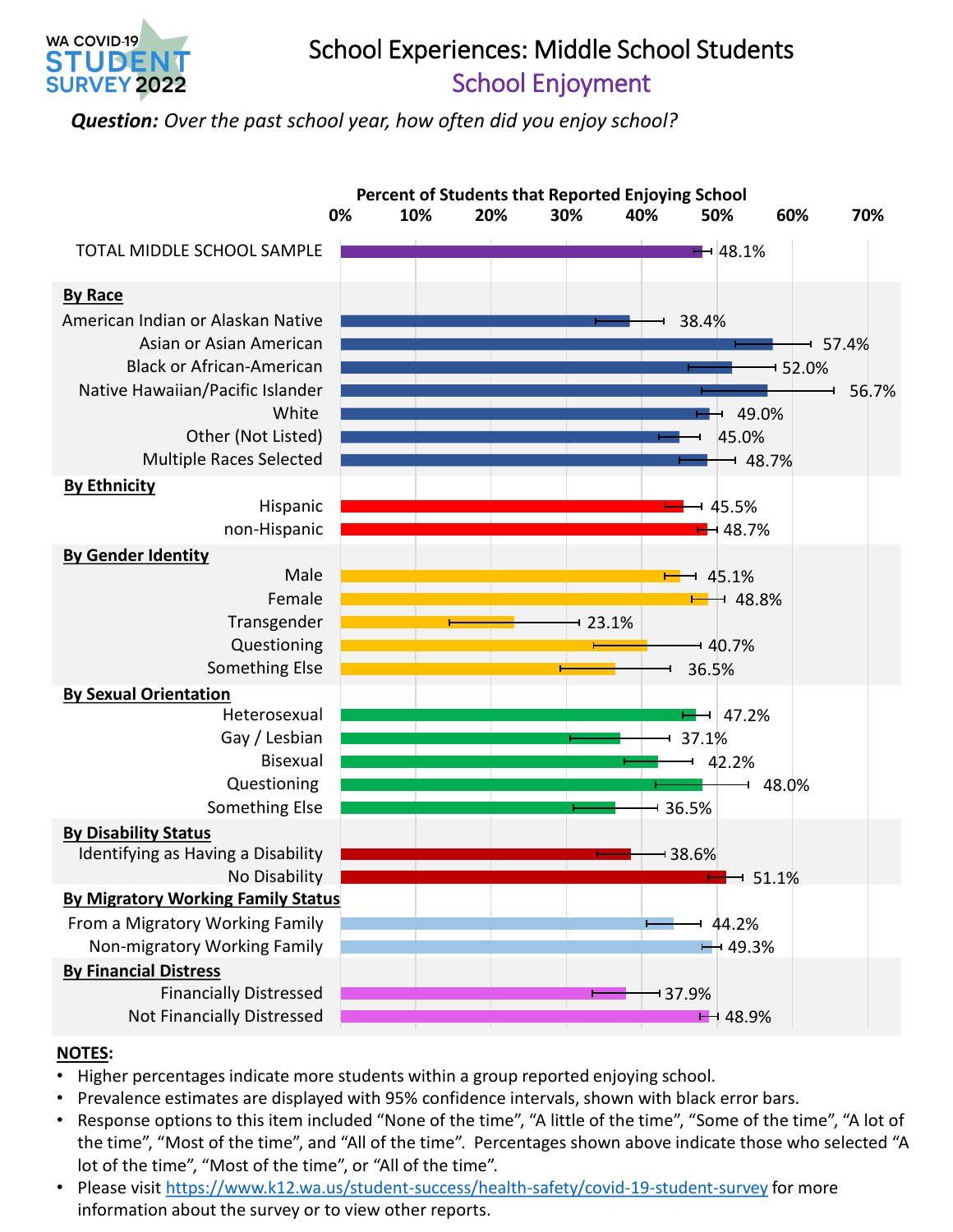

# School Experiences: Middle School Students School Effort

*Question: Over the past school year, how often did you try to do your best work?* 



- Higher percentages indicate more students within a group reported trying their best in school.
- Prevalence estimates are displayed with 95% confidence intervals, shown with black error bars.
- Response options to this item included "None of the time", "A little of the time", "Some of the time", "A lot of the time", "Most of the time", and "All of the time". Percentages shown above indicate those who selected "A lot of the time", "Most of the time", or "All of the time".
- Please visit<https://www.k12.wa.us/student-success/health-safety/covid-19-student-survey>for more information about the survey or to view other reports.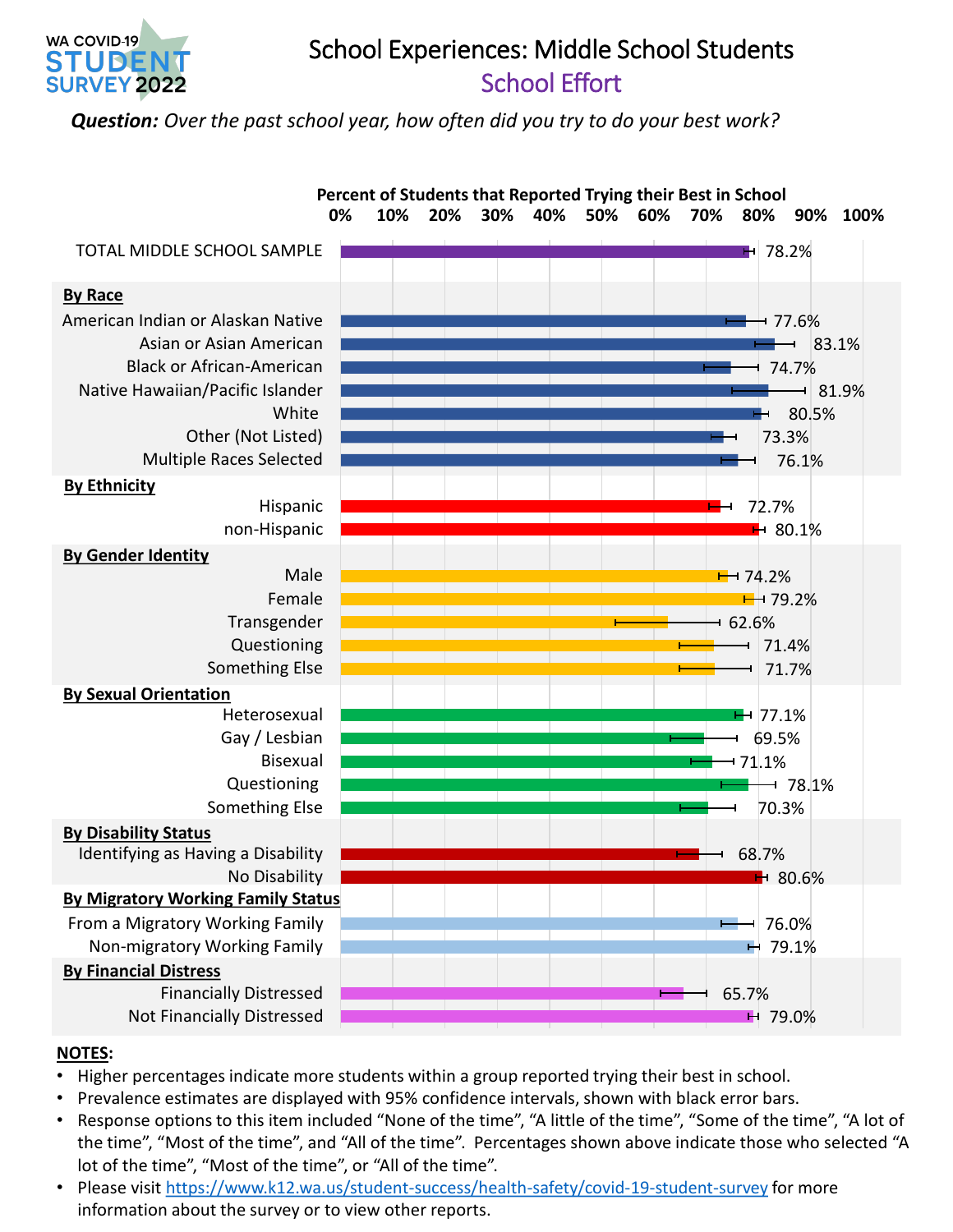

# School Experiences: Middle School Students Interested in School

*Question: Over the past school year, how often did you think your classes were interesting?* 



- Higher percentages indicate more students within a group reported thinking their classes were interesting.
- Prevalence estimates are displayed with 95% confidence intervals, shown with black error bars.
- Response options to this item included "None of the time", "A little of the time", "Some of the time", "A lot of the time", "Most of the time", and "All of the time". Percentages shown above indicate those who selected "A lot of the time", "Most of the time", or "All of the time".
- Please visit<https://www.k12.wa.us/student-success/health-safety/covid-19-student-survey>for more information about the survey or to view other reports.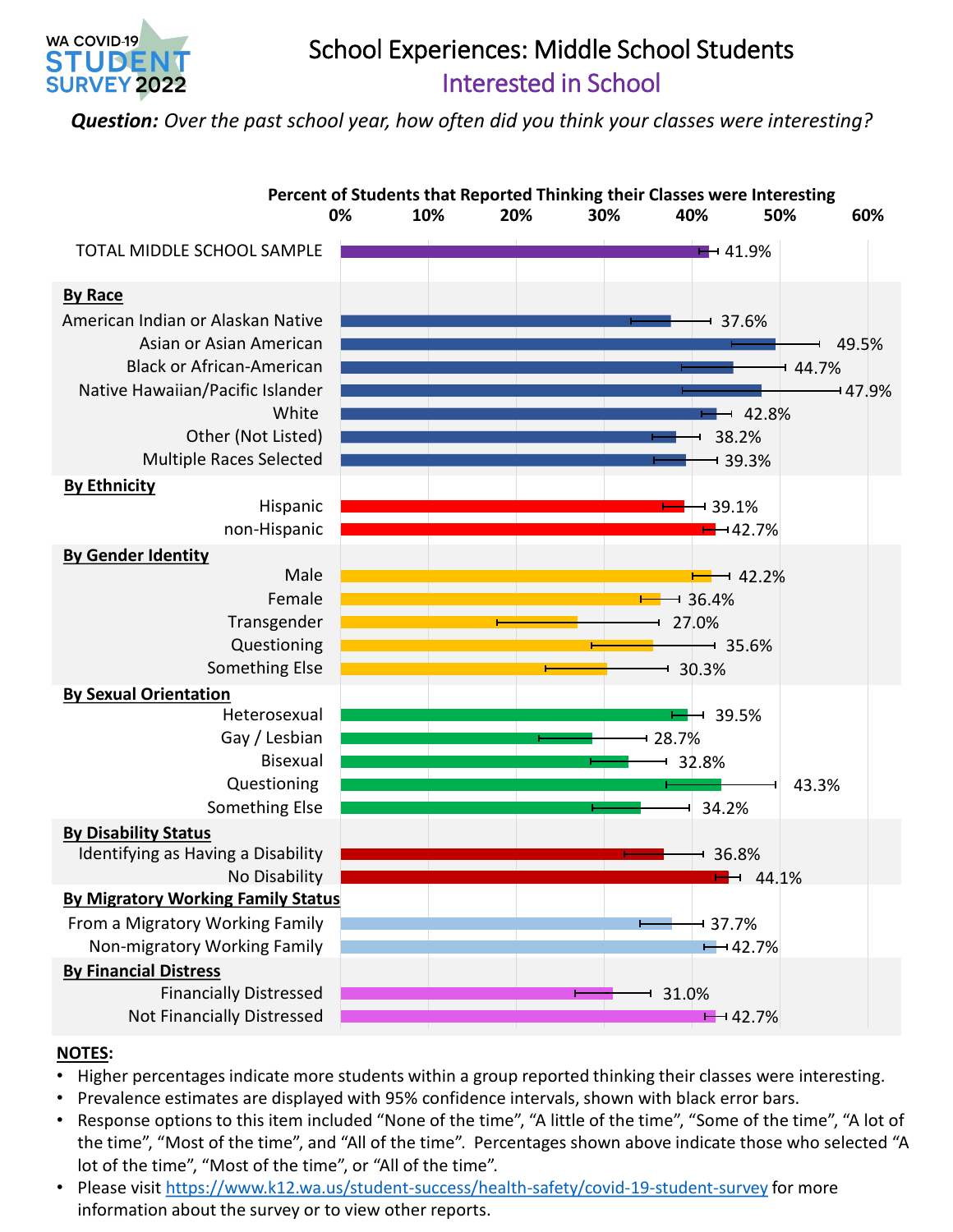

# School Experiences: Middle School Students Absenteeism

*Question: During the past 30 days, on how many days have you been absent from school for any reason? Include any days that you missed at least half of the school day.* 



- Higher percentages indicate more students within a group reported being absent 3+ days in past month.
- Prevalence estimates are displayed with 95% confidence intervals, shown with black error bars.
- Response options to this item included "0 times", "1 or 2 days", and "3 or more days". Percentages shown above indicate those who selected "3 or more days".
- Please visit<https://www.k12.wa.us/student-success/health-safety/covid-19-student-survey>for more information about the survey or to view other reports.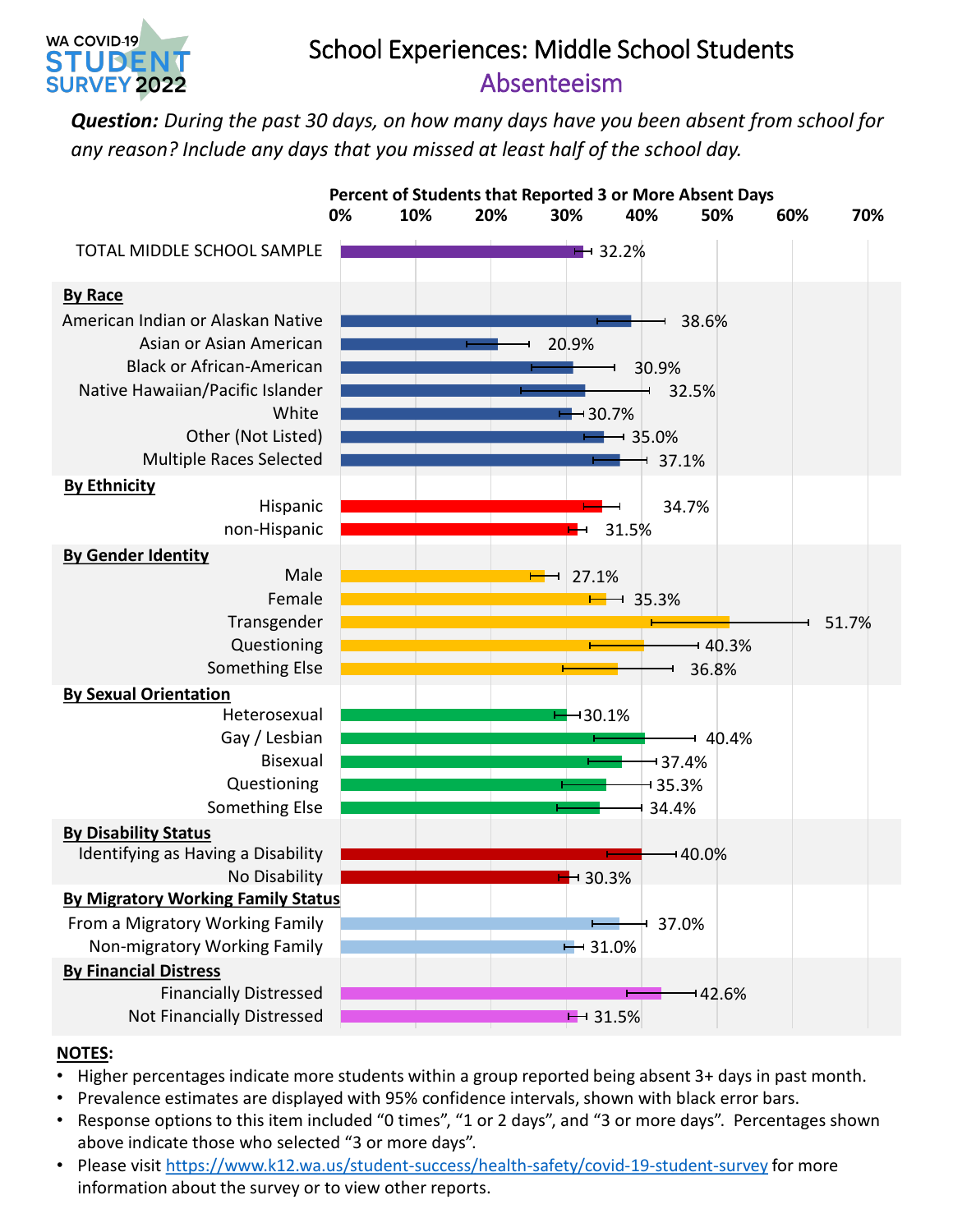

# School Experiences: Middle School Students Learning

*Question: How much do you feel you have learned across all of your classes this school year, compared to last school year?* 



- Higher percentages indicate more students within a group reported learning more than last year.
- Prevalence estimates are displayed with 95% confidence intervals, shown with black error bars.
- Response options to this item included "A lot more than last year", "A little more than last year", "About the same as last year", "A little less than last year" and "A lot less than last year". Percentages shown above indicate those who selected "A lot more than last year" or "A little more than last year".
- Please visit<https://www.k12.wa.us/student-success/health-safety/covid-19-student-survey>for more information about the survey or to view other reports.